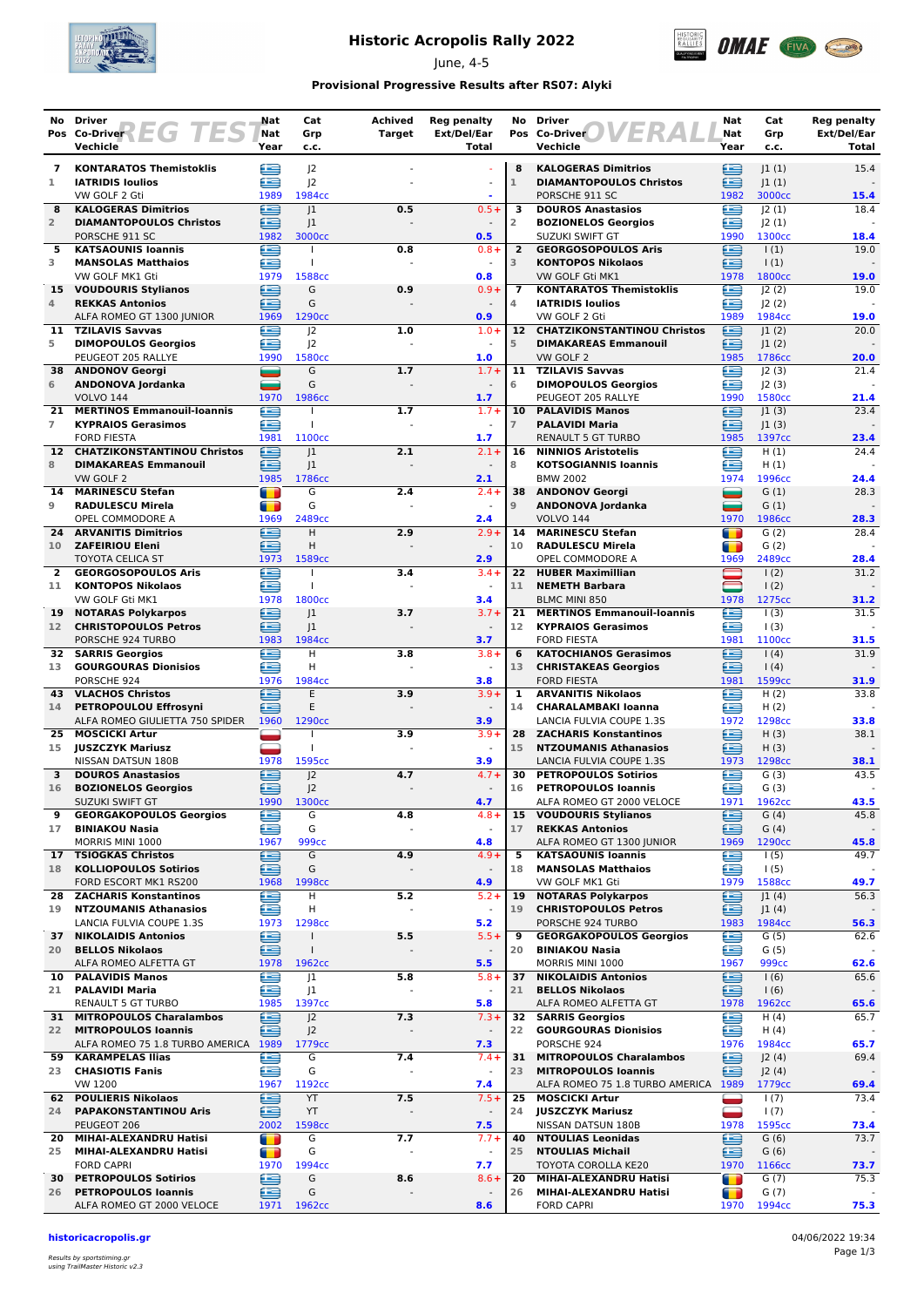

## **Historic Acropolis Rally 2022**

June, 4-5



### **Provisional Progressive Results after RS07: Alyki**

|          | No Driver                                                | Nat                          | Cat                              | Achived       | <b>Reg penalty</b>       | No       | <b>Driver</b><br>1ER                                          | Nat         | Cat             | <b>Reg penalty</b>   |
|----------|----------------------------------------------------------|------------------------------|----------------------------------|---------------|--------------------------|----------|---------------------------------------------------------------|-------------|-----------------|----------------------|
|          | EG 1<br>Pos Co-Driver<br>Vechicle                        | Nat<br>Year                  | Grp<br>c.c.                      | <b>Target</b> | Ext/Del/Ear<br>Total     |          | Pos Co-Driver<br>Vechicle                                     | Nat<br>Year | Grp<br>c.c.     | Ext/Del/Ear<br>Total |
| 40       | <b>NTOULIAS Leonidas</b>                                 | e                            | G                                | 9.0           | $9.0 +$                  |          | 51 PITARAKIS Andreas                                          | ≘           | YT(1)           | 80.3                 |
| 27       | <b>NTOULIAS Michail</b>                                  | æ                            | G                                |               |                          | 27       | <b>MELANITIS lakovos</b>                                      | œ           | YT(1)           |                      |
|          | TOYOTA COROLLA KE20                                      | 1970                         | 1166cc                           |               | 9.0                      |          | FORD ESCORT RS2000                                            | 1994        | 1988cc          | 80.3                 |
| 16       | <b>NINNIOS Aristotelis</b>                               | ≘                            | н                                | 9.1           | $9.1 +$                  | 61       | <b>BENOS Aggelos</b>                                          | ≘           | YT(2)           | 135.3                |
| 28       | <b>KOTSOGIANNIS loannis</b><br><b>BMW 2002</b>           | £<br>1974                    | Н<br>1996сс                      |               | 9.1                      | 28       | <b>BENOS Panos</b><br>ALFA ROMEO SPIDER S4                    | œ<br>1992   | YT(2)<br>1962cc | 135.3                |
| 22       | <b>HUBER Maximillian</b>                                 |                              |                                  | 10.8          | $10.8 +$                 | 47       | <b>ANTONOPOULOS Aris</b>                                      | £           | G(8)            | 139.8                |
| 29       | <b>NEMETH Barbara</b>                                    | $\qquad \qquad \blacksquare$ | $\mathbf{I}$                     |               | $\blacksquare$           | 29       | <b>CHEIRDARIS Alexandros</b>                                  | œ           | G(8)            |                      |
|          | BLMC MINI 850                                            | 1978                         | 1275cc                           |               | 10.8                     |          | <b>MG B ROADSTER</b>                                          | 1969        | 1798cc          | 139.8                |
| 51<br>30 | <b>PITARAKIS Andreas</b><br><b>MELANITIS lakovos</b>     | ∈<br>ఆ                       | YT<br>YT                         | 11.7          | $11.7 +$                 | 57<br>30 | <b>MORAITIS Nikolaos</b><br><b>CHATZIKONSTANTINOU loannis</b> | œ<br>≘      | 1(8)<br>1(8)    | 145.7                |
|          | FORD ESCORT RS2000                                       | 1994                         | 1988cc                           |               | 11.7                     |          | LADA BA3 2101                                                 | 1979        | 1198cc          | 145.7                |
| 1        | <b>ARVANITIS Nikolaos</b>                                | £                            | н                                | 13.5          | $13.5+$                  | 54       | <b>CHATZICHRISTOU Anastasios</b>                              | £           | J2(5)           | 179.9                |
| 31       | <b>CHARALAMBAKI Ioanna</b>                               | œ                            | н                                |               |                          | 31       | <b>THEOPHANOPOULOS Dimitrios</b>                              | œ           | J2(5)           |                      |
| 58       | LANCIA FULVIA COUPE 1.3S<br><b>KOSMAS Aristotelis</b>    | 1972<br>≘                    | 1298cc<br> 1                     | 13.5          | 13.5<br>$13.5+$          | 33       | NISSAN BLUEBIRD<br><b>PAPADAKIS Ilias</b>                     | 1990<br>æ   | 1598cc<br>G(9)  | 179.9<br>200.3       |
| 32       | <b>KONTOS Stefanos</b>                                   | ≘                            | 1                                |               | $\blacksquare$           | 32       | <b>PAPADAKI Virginia</b>                                      | £           | G(9)            |                      |
|          | MERCEDES BENZ 500 SEC                                    | 1984                         | 4973cc                           |               | 13.5                     |          | PORSCHE 911 T TARGA                                           | 1971        | 2195cc          | 200.3                |
| 6        | <b>KATOCHIANOS Gerasimos</b>                             | €                            | $\mathbf{I}$                     | 13.6          | $13.6+$                  | 26       | <b>PAPANDREOU Dimitrios</b>                                   | ≘           | H(5)            | 218.0                |
| 33       | <b>CHRISTAKEAS Georgios</b><br><b>FORD FIESTA</b>        | Æ<br>1981                    | T<br>1599cc                      |               | 13.6                     | 33       | <b>LOUVARIS Konstantinos</b><br>BMW E21                       | ≘<br>1976   | H(5)<br>1575cc  | 218.0                |
| 29       | <b>ROGERS Neil</b>                                       | m                            | E                                | 14.2          | $14.2 +$                 | 24       | <b>ARVANITIS Dimitrios</b>                                    | œ           | H(6)            | 245.7                |
| 34       | <b>Giorgos Dagres</b>                                    | ≘                            | E                                |               |                          | 34       | <b>ZAFEIRIOU Eleni</b>                                        | œ           | H(6)            |                      |
|          | <b>LANCIA APPIA S3</b>                                   | 1961                         | 1091cc                           |               | 14.2                     |          | TOYOTA CELICA ST                                              | 1973        | 1589cc          | 245.7                |
| 61       | <b>BENOS Aggelos</b>                                     | ⋐<br>£                       | YT                               | 18.7          | $18.7 +$                 | 55       | <b>SAKELARIADIS Georgios</b>                                  | ≘           | 2(6)            | 252.8                |
| 35       | <b>BENOS Panos</b><br>ALFA ROMEO SPIDER S4               | 1992                         | YT<br>1962cc                     |               | $\blacksquare$<br>18.7   | 35       | <b>GENERALIS Nikolaos</b><br>TOYOTA COROLLA 1.6 Gti           | ≘<br>1989   | 2(6) <br>1587cc | 252.8                |
|          | 33 PAPADAKIS Ilias                                       | œ                            | G                                | 23.3          | $23.3+$                  | 56       | <b>PSACHOS Dimitrios</b>                                      | œ           | H(7)            | 319.3                |
| 36       | <b>PAPADAKI Virginia</b>                                 | ఆ                            | G                                |               |                          | 36       | <b>POLITIS Ioannis</b>                                        | œ           | H(7)            |                      |
|          | PORSCHE 911 T TARGA                                      | 1971                         | 2195cc                           |               | 23.3                     |          | FIAT 128 RALLY                                                | 1973        | 1301cc          | 319.3                |
| 34<br>37 | <b>TSIMIS Dimitrios</b><br>KASOUNI / TSIMI Theodora      | £<br>£                       | G<br>G                           | 23.3          | $23.3+$                  | 29<br>37 | <b>ROGERS Neil</b><br><b>Giorgos Dagres</b>                   | Œ<br>≘      | E(1)<br>E(1)    | 376.2                |
|          | MERCEDES BENZ W113 / 230 SL                              | 1966                         | 2306cc                           |               | 23.3                     |          | <b>LANCIA APPIA S3</b>                                        | 1961        | 1091cc          | 376.2                |
| 53.      | <b>ANDRIOPOULOS Miltiadis</b>                            | ≘                            | J <sub>2</sub>                   | 25.1          | $25.1 +$                 | 39       | <b>PITARAKIS Georgios</b>                                     | ≘           | 1(5)            | 496.8                |
| 38       | <b>DONTA Ismini-Niki</b>                                 | æ                            | J <sub>2</sub>                   |               |                          | 38       | <b>MELANITIS Ilias</b>                                        | œ           | 1(5)            |                      |
| 57       | TOYOTA COROLLA AE92<br><b>MORAITIS Nikolaos</b>          | 1989<br>e                    | 1598cc                           | 26.8          | 25.1<br>$26.8+$          | 62       | FORD ESCORT RS1600i<br><b>POULIERIS Nikolaos</b>              | 1985<br>œ   | 1587cc<br>YT(3) | 496.8<br>529.5       |
| 39       | <b>CHATZIKONSTANTINOU loannis</b>                        | £                            |                                  |               |                          | 39       | <b>PAPAKONSTANTINOU Aris</b>                                  | œ           | YT(3)           |                      |
|          | LADA BA3 2101                                            | 1979                         | 1198cc                           |               | 26.8                     |          | PEUGEOT 206                                                   | 2002        | 1598cc          | 529.5                |
| 54       | <b>CHATZICHRISTOU Anastasios</b>                         | ≘                            | J <sub>2</sub>                   | 26.9          | $26.9+$                  | 35       | <b>TZAVARAS Georgios</b>                                      | œ           | G(10)           | 610.9                |
|          | 40 THEOPHANOPOULOS Dimitrios<br><b>NISSAN BLUEBIRD</b>   | ≘<br>1990                    | 2<br>1598cc                      |               | 26.9                     | 40       | <b>BEKAS Konstantinos</b><br>BMW 1600-2                       | ≘<br>1970   | G(10)           | 610.9                |
| 49.      | <b>VYTOGIANNIS Georgios</b>                              | œ                            | J <sub>2</sub>                   | 33.7          | $33.7 +$                 | 27       | <b>TSEKERIS Alexandros</b>                                    | ⊟           | 1575cc<br>G(11) | 644.8                |
| 41       | <b>VYTOGIANNIS Nikolaos</b>                              | £                            | J <sub>2</sub>                   |               | $\sim$                   | 41       | <b>AFENTAKIS Gerasimos</b>                                    | œ           | G(11)           |                      |
|          | PORSCHE 911                                              | 1988                         | 3125cc                           |               | 33.7                     |          | BMW 1600-2                                                    | 1969        | 1575cc          | 644.8                |
| 47       | <b>ANTONOPOULOS Aris</b>                                 | €                            | G<br>G                           | 51.1          | $51.1+$                  | 53       | <b>ANDRIOPOULOS Miltiadis</b>                                 | £           | J2(7)           | 690.1                |
| 42       | <b>CHEIRDARIS Alexandros</b><br><b>MG B ROADSTER</b>     | £<br>1969                    | 1798cc                           |               | 51.1                     | 42       | <b>DONTA Ismini-Niki</b><br>TOYOTA COROLLA AE92               | ⊟<br>1989   | J2(7)<br>1598cc | 690.1                |
| 35       | <b>TZAVARAS Georgios</b>                                 | e                            | G                                | 53.5          | $53.5+$                  | 43       | <b>VLACHOS Christos</b>                                       | ⊜           | E(2)            | 709.4                |
| 43       | <b>BEKAS Konstantinos</b>                                | œ                            | G                                |               |                          | 43       | PETROPOULOU Effrosyni                                         | ≘           | E(2)            |                      |
|          | BMW 1600-2                                               | 1970                         | 1575cc                           |               | 53.5                     |          | ALFA ROMEO GIULIETTA 750 SPIDER                               | 1960        | 1290cc          | 709.4                |
| 27<br>44 | <b>TSEKERIS Alexandros</b><br><b>AFENTAKIS Gerasimos</b> | €<br>≘                       | G<br>G                           | 55.3          | $55.3+$                  | 49<br>44 | <b>VYTOGIANNIS Georgios</b><br><b>VYTOGIANNIS Nikolaos</b>    | œ<br>≘      | J2(8)<br>J2(8)  | 921.5                |
|          | BMW 1600-2                                               | 1969                         | 1575cc                           |               | 55.3                     |          | PORSCHE 911                                                   | 1988        | 3125cc          | 921.5                |
| 26       | <b>PAPANDREOU Dimitrios</b>                              | e                            | Н                                | 1:14.2        | $74.2 +$                 | 59       | <b>KARAMPELAS Ilias</b>                                       | ⊜           | G(12)           | 953.3                |
| 45       | <b>LOUVARIS Konstantinos</b>                             | œ                            | н                                |               | $\blacksquare$           | 45       | <b>CHASIOTIS Fanis</b>                                        | ≘           | G(12)           |                      |
| 46       | BMW E21<br><b>BALANOU Elisavet</b>                       | 1976<br>≘                    | 1575cc<br>G                      | 1:17.6        | 74.2<br>$77.6+$          | 41       | VW 1200<br><b>PETROU Eleftherios</b>                          | 1967<br>£   | 1192cc<br>H(8)  | 953.3<br>968.3       |
| 46       | PAPAIOANNOU AIKATERINI                                   | ≘                            | G                                |               | $\overline{\phantom{a}}$ | 46       | <b>DIMAKOPOULOS Konstantinos</b>                              | £           | H(8)            |                      |
|          | <b>VW 1500</b>                                           | 1969                         | 1495cc                           |               | 77.6                     |          | ALFA ROMEO ALFETTA GT                                         | 1976        | 1779cc          | 968.3                |
|          | 56 PSACHOS Dimitrios                                     | £                            | H                                | 1:20.5        | $80.5+$                  | 58       | <b>KOSMAS Aristotelis</b>                                     | ⊟           | J1(6)           | 987.2                |
| 47       | <b>POLITIS Ioannis</b><br>FIAT 128 RALLY                 | €<br>1973                    | H<br>1301cc                      |               | 80.5                     | 47       | <b>KONTOS Stefanos</b><br>MERCEDES BENZ 500 SEC               | ఆ<br>1984   | J1(6)<br>4973cc | 987.2                |
| 39       | <b>PITARAKIS Georgios</b>                                | e                            | J1                               | 1:29.7        | $89.7 +$                 | 46       | <b>BALANOU Elisavet</b>                                       | ⊜           | G(13)           | 1097.8               |
| 48       | <b>MELANITIS Ilias</b>                                   | ≘                            | J <sub>1</sub>                   |               |                          | 48       | PAPAIOANNOU AIKATERINI                                        | œ           | G(13)           |                      |
|          | FORD ESCORT RS1600i                                      | 1985                         | 1587cc                           |               | 89.7                     |          | VW 1500                                                       | 1969        | 1495cc          | 1097.8               |
| 49       | 55 SAKELARIADIS Georgios<br><b>GENERALIS Nikolaos</b>    | ⋐<br>≘                       | J <sup>2</sup><br>J <sup>2</sup> | 1:33.9        | $93.9+$                  | 42<br>49 | <b>LAGIOS Miltiadis</b><br><b>KOUTSIS Ioannis</b>             | ⊟<br>≘      | E(3)<br>E(3)    | 1150.4               |
|          | TOYOTA COROLLA 1.6 Gti                                   | 1989                         | 1587cc                           |               | 93.9                     |          | MERCEDES BENZ W191 / 170DS                                    | 1953        | 1783cc          | 1150.4               |
| 42       | <b>LAGIOS Miltiadis</b>                                  | £                            | Ε                                | 1:39.7        | $99.7 +$                 | 17       | <b>TSIOGKAS Christos</b>                                      | ≘           | G(14)           | 1292.0               |
| 50       | <b>KOUTSIS Ioannis</b>                                   | ∈                            | Ε                                |               | $\overline{\phantom{a}}$ | 50       | <b>KOLLIOPOULOS Sotirios</b>                                  | œ           | G(14)           |                      |
|          | MERCEDES BENZ W191 / 170DS                               | 1953                         | 1783cc                           |               | 99.7<br>$150.5+$         | 34       | FORD ESCORT MK1 RS200                                         | 1968        | 1998cc          | 1292.0               |
| 36<br>51 | <b>KOLAITIS Spyridon</b><br><b>PAVLAKIS Emmanouil</b>    | e<br>≘                       | н<br>н                           | 2:30.5        | $\blacksquare$           | 51       | <b>TSIMIS Dimitrios</b><br>KASOUNI / TSIMI Theodora           | ⊜<br>≘      | G(15)<br>G(15)  | 1292.5               |
|          | <b>BMW 2002</b>                                          | 1974                         | 1990cc                           |               | 150.5                    |          | MERCEDES BENZ W113 / 230 SL                                   | 1966        | 2306cc          | 1292.5               |
| 41       | <b>PETROU Eleftherios</b>                                | €                            | н                                | 2:47.3        | $167.3+$                 | 50       | <b>THERMOS Christos</b>                                       | €           | H(9)            | 1422.5               |
| 52       | <b>DIMAKOPOULOS Konstantinos</b>                         | ∈                            | Н                                |               |                          | 52       | <b>THERMOS loannis</b>                                        | œ           | H(9)            |                      |
|          | ALFA ROMEO ALFETTA GT                                    | 1976                         | 1779 <sub>cc</sub>               |               | 167.3                    |          | FORD ESCORT MK1                                               | 1972        | 1601cc          | 1422.5               |

**historicacropolis.gr** 04/06/2022 19:34

Results by sportstiming.gr using TrailMaster Historic v2.3